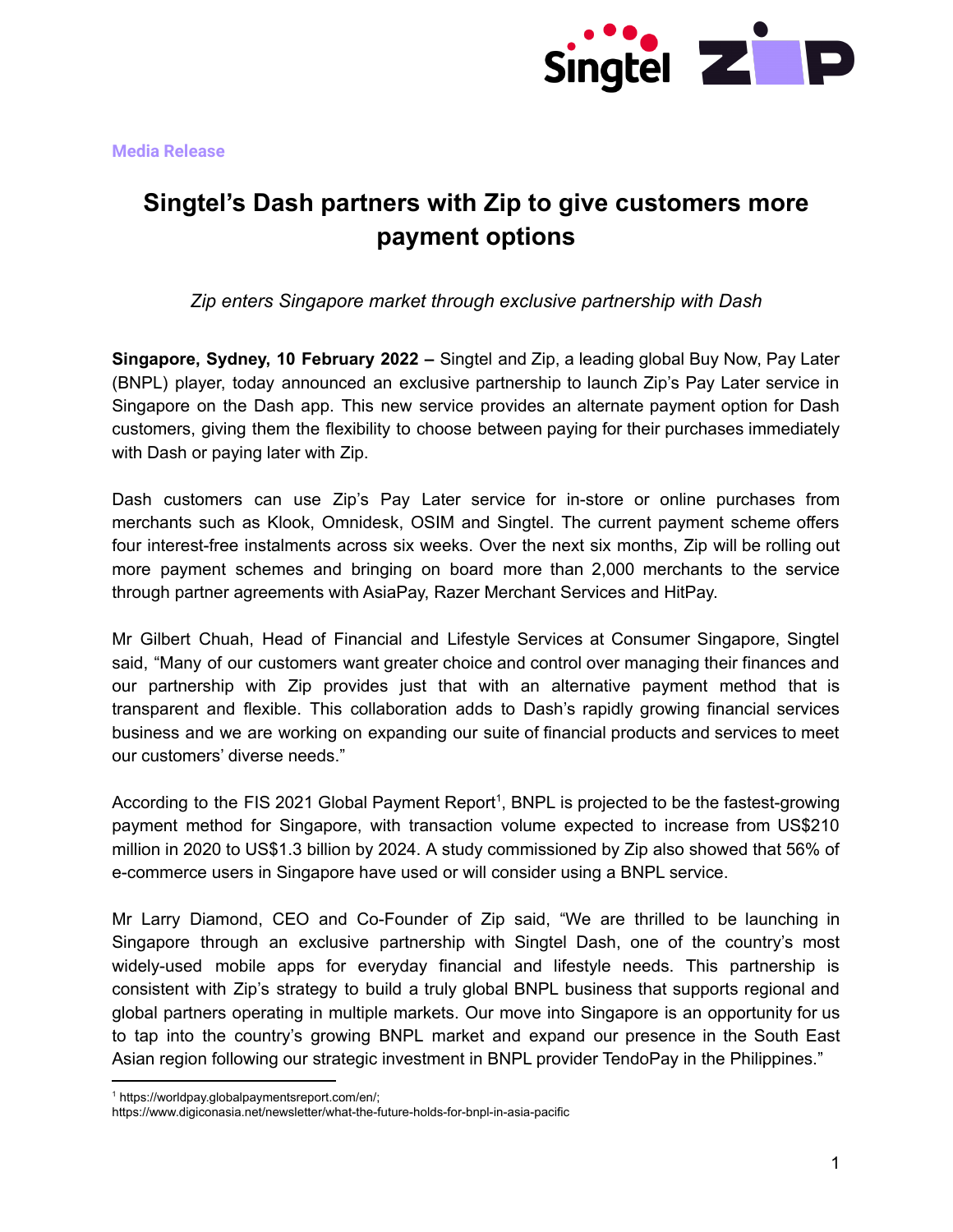

Customers can use the Pay Later service once they have to set up a Zip account through the Dash app. For more information, visit [www.dash.com.sg.](http://www.dash.com.sg)

###

# **About Singtel**

Singtel is Asia's leading communications technology group, providing a portfolio of services from next-generation communication, 5G and technology services to infotainment to both consumers and businesses. The Group has presence in Asia, Australia and Africa and reaches over 750 million mobile customers in 21 countries. Its infrastructure and technology services for businesses span 21 countries, with more than 428 direct points of presence in 362 cities.

For consumers, Singtel delivers a complete and integrated suite of services, including mobile, broadband and TV. For businesses, Singtel offers a complementary array of workforce mobility solutions, data hosting, cloud, network infrastructure, analytics and cyber security capabilities.

Singtel is dedicated to continuous innovation, harnessing next-generation technologies to create new and exciting customer experiences as it shapes a more sustainable, digital future.

For more information, visit [www.singtel.com](http://www.singtel.com)

Follow Singtel on Twitter at [www.twitter.com/SingtelNews](http://www.twitter.com/SingtelNews).

# **About Dash**

Dash by Singtel, one of Singapore's largest non-banking mobile wallets, makes it simple and easy for customers to grow and manage their money with a wide range of features from payments and remittance to savings, investments and insurance all on one app. Dash seeks to empower customers to reach their personal goals through an inclusive suite of financial and lifestyle services. Since 2020, Dash has been building up its financial offerings through partnerships with leading providers in the savings, insurance and investment business. Dash presently has about 1.3 million users and is available to everyone regardless of telco or banking relationship.

For more information, visit [www.dash.com.sg.](http://www.dash.com.sg)

Follow Dash on Facebook at [www.facebook.com/SingtelDash/](http://www.facebook.com/SingtelDash/).